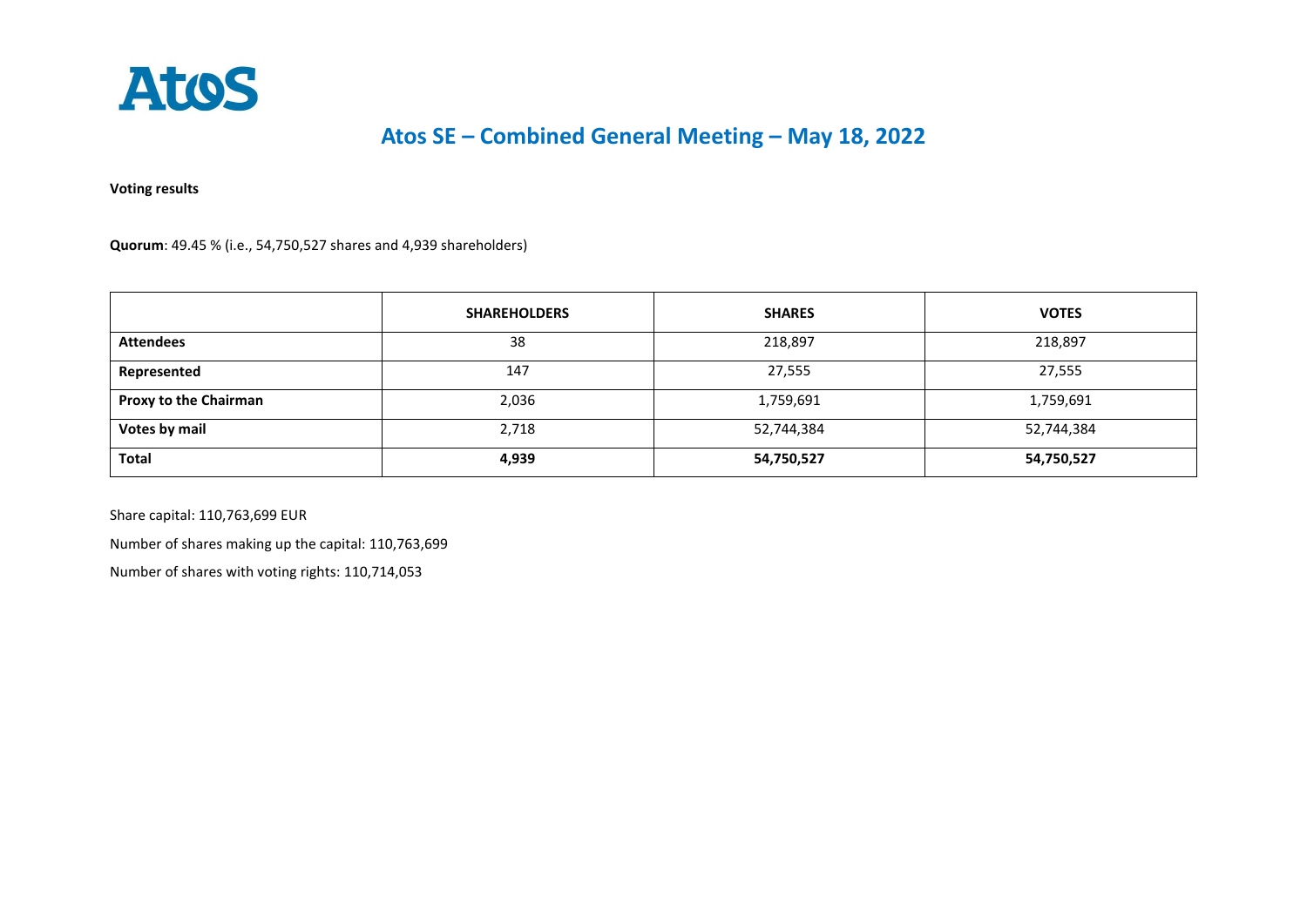

| <b>NUMBER</b>  | <b>RESOLUTIONS</b>                                                                                    | <b>FOR</b>   |         | <b>AGAINST</b> |         | <b>ABSTAIN</b> |                          |
|----------------|-------------------------------------------------------------------------------------------------------|--------------|---------|----------------|---------|----------------|--------------------------|
|                | <b>Ordinary Business</b>                                                                              | <b>Votes</b> | %       | <b>Votes</b>   | %       | <b>Votes</b>   | %                        |
| $\mathbf{1}$   | Approval of the Company accounts for the financial year ending<br>December 31, 2021                   | 54,488,860   | 99.744% | 140,114        | 0.256%  | 120,219        | $\overline{a}$           |
| $\overline{2}$ | Approval of the consolidated accounts for the financial year ending<br>December 31, 2021              | 54,484,609   | 99.747% | 138,073        | 0.253%  | 126,841        |                          |
| 3              | Allocation of the net income for the financial year ending December 31,<br>2021                       | 54,575,718   | 99.743% | 140,853        | 0.257%  | 32,952         |                          |
| 4              | Ratification of the appointment of a director: Mr. Rodolphe BELMER                                    | 54,394,849   | 99.394% | 331,540        | 0.606%  | 23,134         |                          |
| 5              | Renewal of the mandate of director of Mr. Rodolphe BELMER                                             | 53,797,748   | 98.334% | 911,451        | 1.666%  | 40,324         |                          |
| 6              | Renewal of the mandate of director of Ms. Valérie BERNIS                                              | 54,033,645   | 98.741% | 689,101        | 1.259%  | 26,127         | $\overline{\phantom{a}}$ |
| $\overline{7}$ | Renewal of the mandate of director of Mr. Vernon SANKEY                                               | 45,279,314   | 85.534% | 7,658,047      | 14.466% | 1,811,512      |                          |
| 8              | Appointment of Mr. René PROGLIO as new director                                                       | 54,450,715   | 99.498% | 274,637        | 0.502%  | 24,171         |                          |
| 9              | Appointment of Ms. Astrid STANGE as new director                                                      | 54,532,383   | 99.648% | 192,411        | 0.352%  | 24,079         | $\overline{\phantom{a}}$ |
| 10             | Appointment of Ms. Elizabeth TINKHAM as new director                                                  | 54,377,128   | 99.365% | 347,666        | 0.635%  | 24,649         |                          |
| 11             | Election of a Director representing the employee shareholders -<br>appointment of Ms. Katrina HOPKINS | 54,390,560   | 99.624% | 205,193        | 0.376%  | 153,770        | $\overline{\phantom{a}}$ |
| 12             | Election of a Director representing the employee shareholders -<br>appointment of Mr. Christian BEER  | 3,766,613    | 7.078%  | 49,448,008     | 92.922% | 1,534,822      |                          |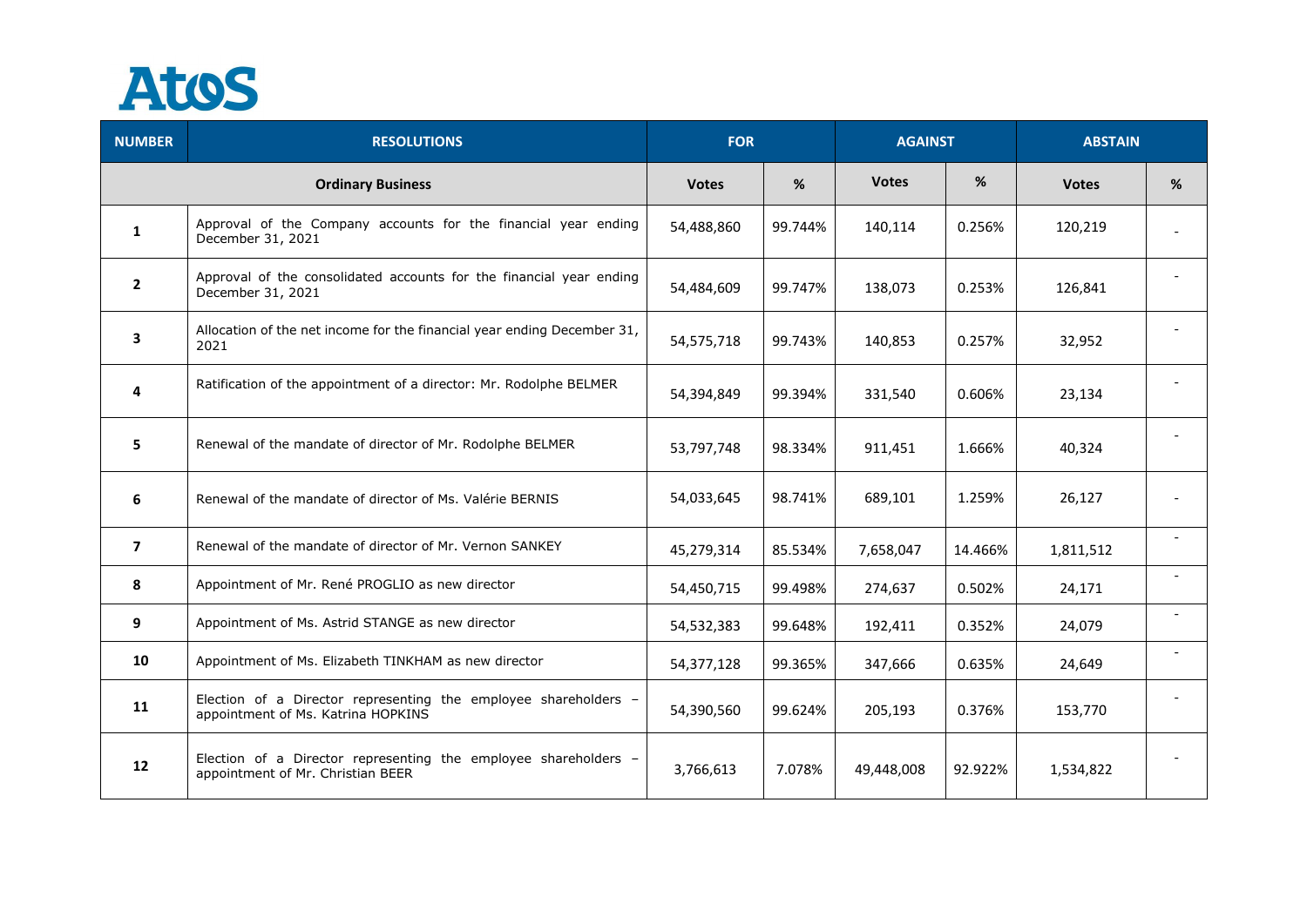

| <b>NUMBER</b> | <b>RESOLUTIONS</b>                                                                                                                                                                                                                                   | <b>FOR</b> |         | <b>AGAINST</b> |        | <b>ABSTAIN</b> |  |
|---------------|------------------------------------------------------------------------------------------------------------------------------------------------------------------------------------------------------------------------------------------------------|------------|---------|----------------|--------|----------------|--|
| 13            | Approval of the special report of the auditors regarding the agreements<br>and undertakings referred to in articles L. 225-38 et seq. of the French<br><b>Commercial Code</b>                                                                        | 54,541,862 | 99.715% | 155,644        | 0.285% | 51,325         |  |
| 14            | Approval of the elements making up the total compensation and<br>benefits of any kind paid during the financial year ending December 31,<br>2021 or awarded for the same financial year to Bertrand MEUNIER,<br>Chairman of the Board                | 53,828,541 | 98.433% | 856,786        | 1.567% | 64,196         |  |
| 15            | Approval of the elements making up the total compensation and<br>benefits of any kind paid during the financial year ending December 31,<br>2021 or awarded for the same financial year to Elie GIRARD, Chief<br><b>Executive Officer</b>            | 51,648,680 | 97.863% | 1,127,831      | 2.137% | 1,844,109      |  |
| 16            | Approval of the elements making up the total compensation and<br>benefits of any kind paid during the financial year ending December 31,<br>2021 or awarded for the same financial year to Pierre BARNABE, interim<br>Chief Executive Officer        | 51,815,208 | 94.783% | 2,852,184      | 5.217% | 81,481         |  |
| 17            | Approval of the elements making up the total compensation and<br>benefits of any kind paid during the financial year ending December 31,<br>2021 or awarded for the same financial year to Adrian GREGORY,<br>interim Deputy Chief Executive Officer | 51,689,975 | 94.553% | 2,977,693      | 5.447% | 81,205         |  |
| 18            | Approval of the information relating to the compensation of the<br>executive officers in accordance with art. L. 22-10-9 of the French<br><b>Commercial Code</b>                                                                                     | 53,037,436 | 97.024% | 1,626,976      | 2.976% | 81,108         |  |
| 19            | Approval of the compensation policy applicable to the directors                                                                                                                                                                                      | 53,454,555 | 97.776% | 1,215,892      | 2.224% | 79,076         |  |
| 20            | Approval of the compensation policy applicable to the Chairman of the<br>Board                                                                                                                                                                       | 51,075,574 | 93.424% | 3,595,370      | 6.576% | 78,579         |  |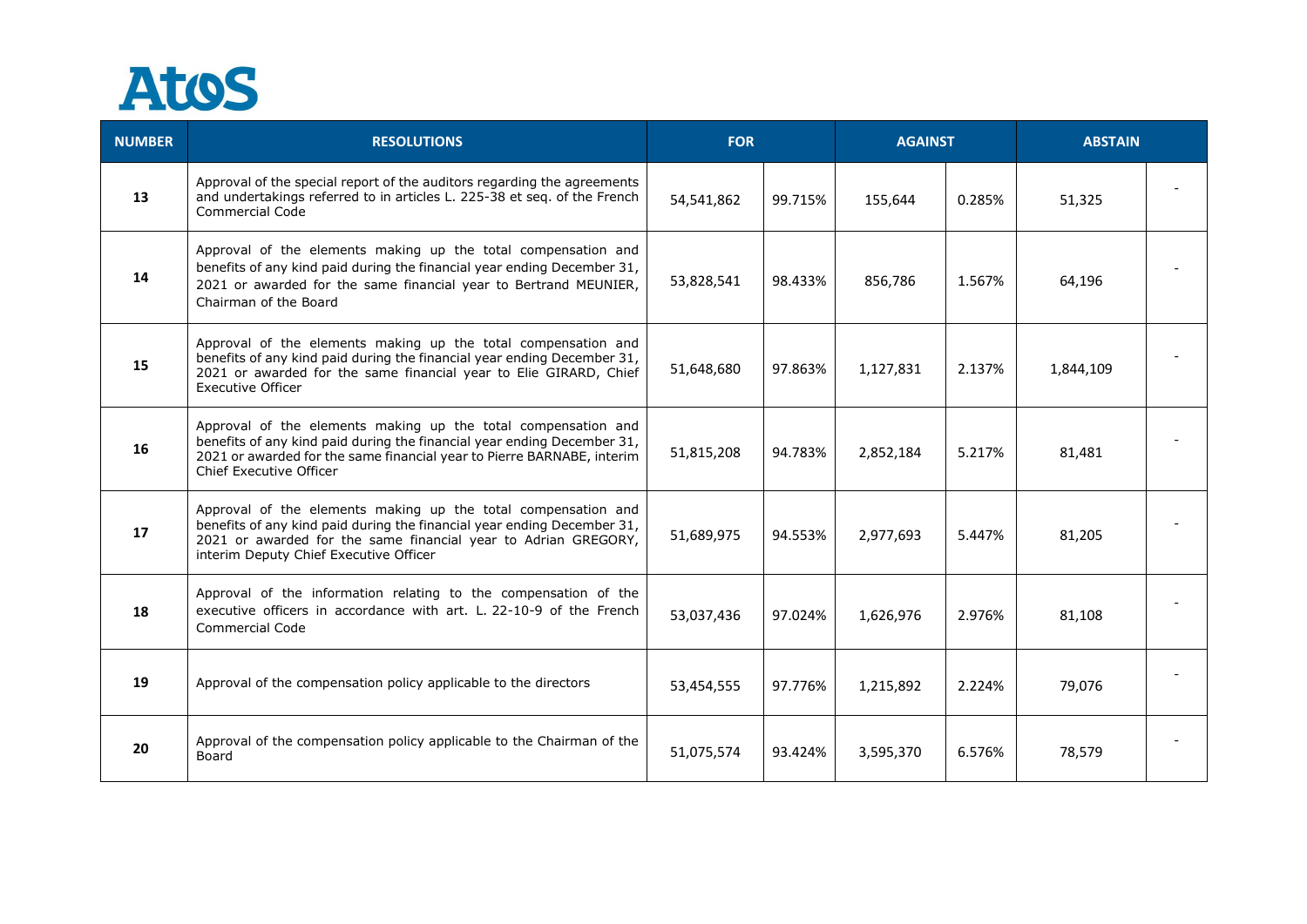

| <b>NUMBER</b>                 | <b>RESOLUTIONS</b>                                                                                                                                                                                                                                                                                                                       | <b>FOR</b>   |         | <b>AGAINST</b> |         | <b>ABSTAIN</b> |   |
|-------------------------------|------------------------------------------------------------------------------------------------------------------------------------------------------------------------------------------------------------------------------------------------------------------------------------------------------------------------------------------|--------------|---------|----------------|---------|----------------|---|
| 21                            | Approval of the compensation policy applicable to the Chief Executive<br>Officer                                                                                                                                                                                                                                                         | 37,333,447   | 68.346% | 17,290,355     | 31.654% | 125,721        |   |
| 22                            | Authorization granted to the Board of Directors for the purpose of<br>purchasing, conserving or transferring shares of the Company                                                                                                                                                                                                       | 53,583,479   | 98.065% | 1,057,427      | 1.935%  | 108,617        |   |
| <b>Extraordinary Business</b> |                                                                                                                                                                                                                                                                                                                                          | <b>Votes</b> | %       | <b>Voix</b>    | %       | <b>Voix</b>    | % |
| 23                            | Delegation of authority to the Board of Directors to issue with<br>preferential subscription rights (« PSR ») shares, securities giving<br>access to the share capital and securities entitling their holders to the<br>allotment of debt instruments                                                                                    | 49,158,761   | 97.204% | 1,413,857      | 2.796%  | 4,176,162      |   |
| 24                            | Delegation of authority to the Board of Directors to issue without PSR<br>shares, securities giving access to the share capital and securities<br>entitling their holders to the allotment of debt instruments through<br>public offerings other than those referred to in article L. 411-2 of the<br>French Monetary and Financial Code | 48,303,364   | 95.542% | 2,253,777      | 4.458%  | 4,191,719      |   |
| 25                            | Delegation of authority to the Board of Directors to issue without PSR<br>shares, securities giving access to share capital and securities entitling<br>their holders to the allotment of debt instruments thought public<br>offerings mentioned in article L. 411-2, 1° of the French Monetary and<br><b>Financial Code</b>             | 47,280,739   | 93.523% | 3,274,324      | 6.477%  | 4,193,797      |   |
| 26                            | Delegation of authority to the Board of Directors to issue shares or<br>securities giving access to share capital without PSR as consideration<br>for contributions in kind                                                                                                                                                              | 50,724,039   | 92.897% | 3,878,222      | 7.103%  | 17,126         |   |
| 27                            | Delegation of authority to the Board of Directors to increase the number<br>of shares to be issued in the event of a share capital increase with or<br>without PSR                                                                                                                                                                       | 41,124,673   | 82.832% | 8,523,835      | 17.168% | 4,970,879      |   |